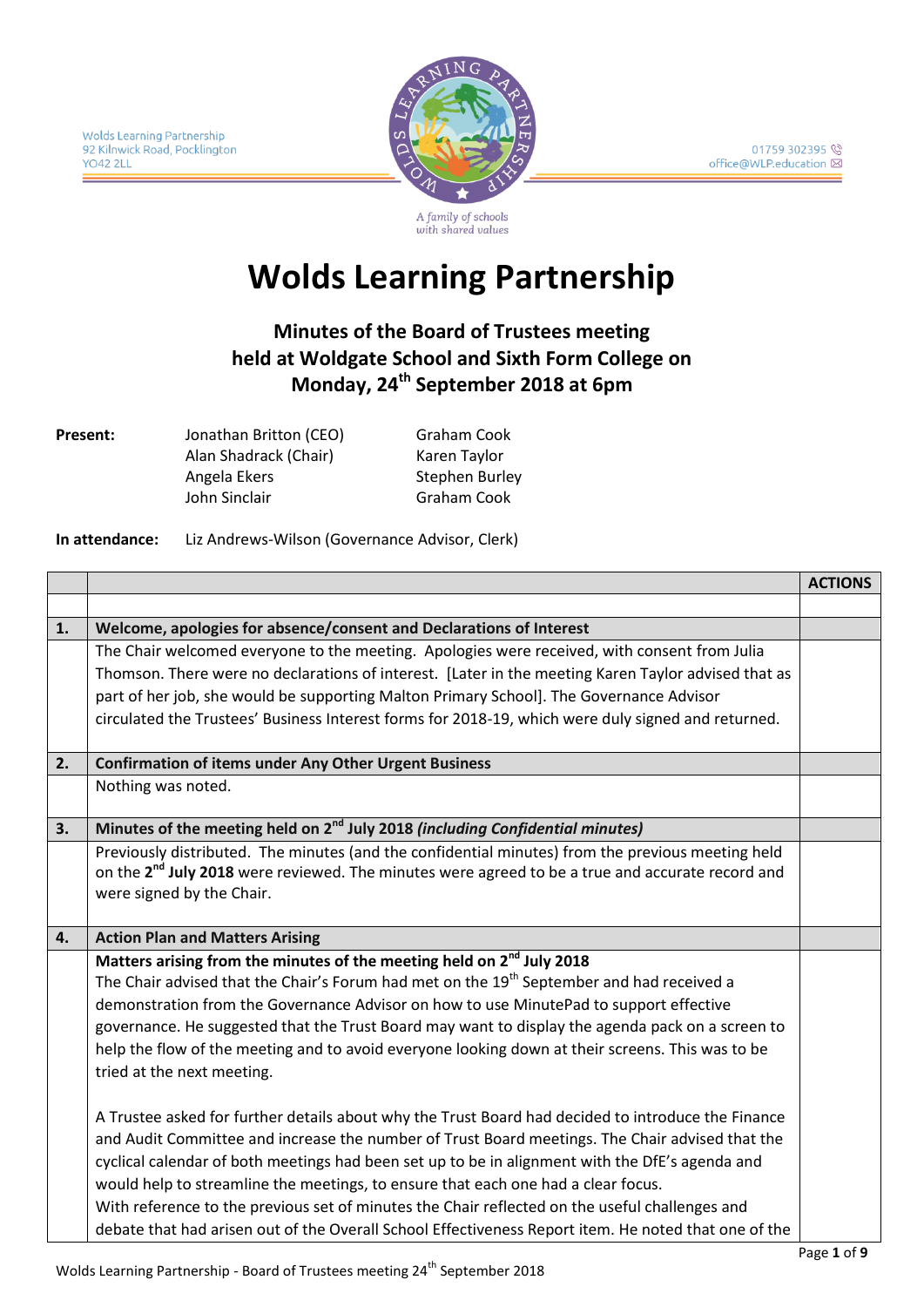LGBs had been having difficulty following the format, so he had picked this up at Chair's Forum, advising the Chairs that the Report allows governors the opportunity to have an input and an understanding of the SEF, which an effective governing body should be reviewing regularly. The CEO was asked to provide some support to the Headteachers and the LGBs to develop this.

The Chair stated that he had asked the LGB Chairs at Chair's Forum if they were receiving the feedback that they needed from the 'Items to be raised with the Trust Board' in a format and time frame that was useful. There was reportedly a long delay from when the LGB queries go up to the Trust Board to when the LGBs received a response. The cyclical pattern of meetings should help with the flow of information. The Governance Advisor was asked to pull out the *Items to be raised with the Trust Board* section of the minutes (while they are still in DRAFT) and pass the responses back to the LGBs which should remove much of the lag time. The Chair added that the LGB Chairs were advised to speak to the Chair of the Trust Board or CEO if they have unanswered concerns.

Angela Ekers volunteered to become the Trust's nominated Child Protection Trustee.

The Chair reported that there had been some concern about the request from the Central Team to increase the central charges. The CEO was to ask the Headteachers to share the breakdown of the top slice details with their governing bodies.

**CEO**

**CEO**

#### **Part of this item was recorded as a confidential minute.**

#### **Action plan**

|     | <b>Action</b>                                                  | <b>Status</b>                     |
|-----|----------------------------------------------------------------|-----------------------------------|
| 1.  | The CFO to check the depreciation figure with the Accountants  | Carried forward (an audit was to  |
|     |                                                                | be conducted shortly)             |
| 2.  | The Chair and the CEO were to instruct a Valuation Survey and  | Carried forward (to be actioned   |
|     | a Condition survey                                             | after the finalised accounts)     |
| 3.  | John Sinclair to pass a copy of his letter to the Chair and GA | Closed                            |
| 4.  | CFO to liaise with the Head of Personnel and Welfare, re:      | Completed - resolved              |
|     | mileage rates. Review the rates and conduct a benchmarking     |                                   |
|     | exercise and consider budget implications                      |                                   |
| 5.  | The Chair to amend Clause 1.4 of the ToRs                      | Completed                         |
| 6.  | The Chair was to report back once a suitable procedure (for    | Completed - advice is to use LA   |
|     | the removal of governors) had been sourced                     | guidance                          |
| 7.  | CEO to provide some clarity to the Headteachers about the      | Policy Review schedule to be sent |
|     | WLP policies and the policies that the LGB are responsible for | to the Headteachers               |
| 8.  | Governance Advisor to share the MAT policy tracker             | Completed - further work required |
|     | (developed by the Governance Service) with the CEO             |                                   |
| 9.  | The CEO was to speak to the Headteacher's Board to inform      | See below                         |
|     | them that the role which had been supporting the Central       |                                   |
|     | Team had been reduced                                          |                                   |
| 10. | CEO to emphasise that the SBM/Central Team needed to pull      | See below                         |
|     | together to support each other                                 |                                   |
| 11. | The CEO to speak to the Head of Personnel & Welfare and ask    | Completed                         |
|     | for the Whistleblowing Policy to be reviewed and amended       |                                   |

**Action 9:** The CEO advised that an appointment had been made at WSSC to support the CFO, to allow more of her time to be allocated to her Trust-wide workload. The CEO was hoping to appoint an Office Manager to support the Head of Operations and Administration.

**Action 10:** The CEO advised that in the longer term he would be looking to use a proportion of the individual school's SBMs time to support Trust-wide work, but at this stage he felt it was not wise to dilute the business support at local level. Any changes would be dependant on the growth of the MAT. This would remain under review.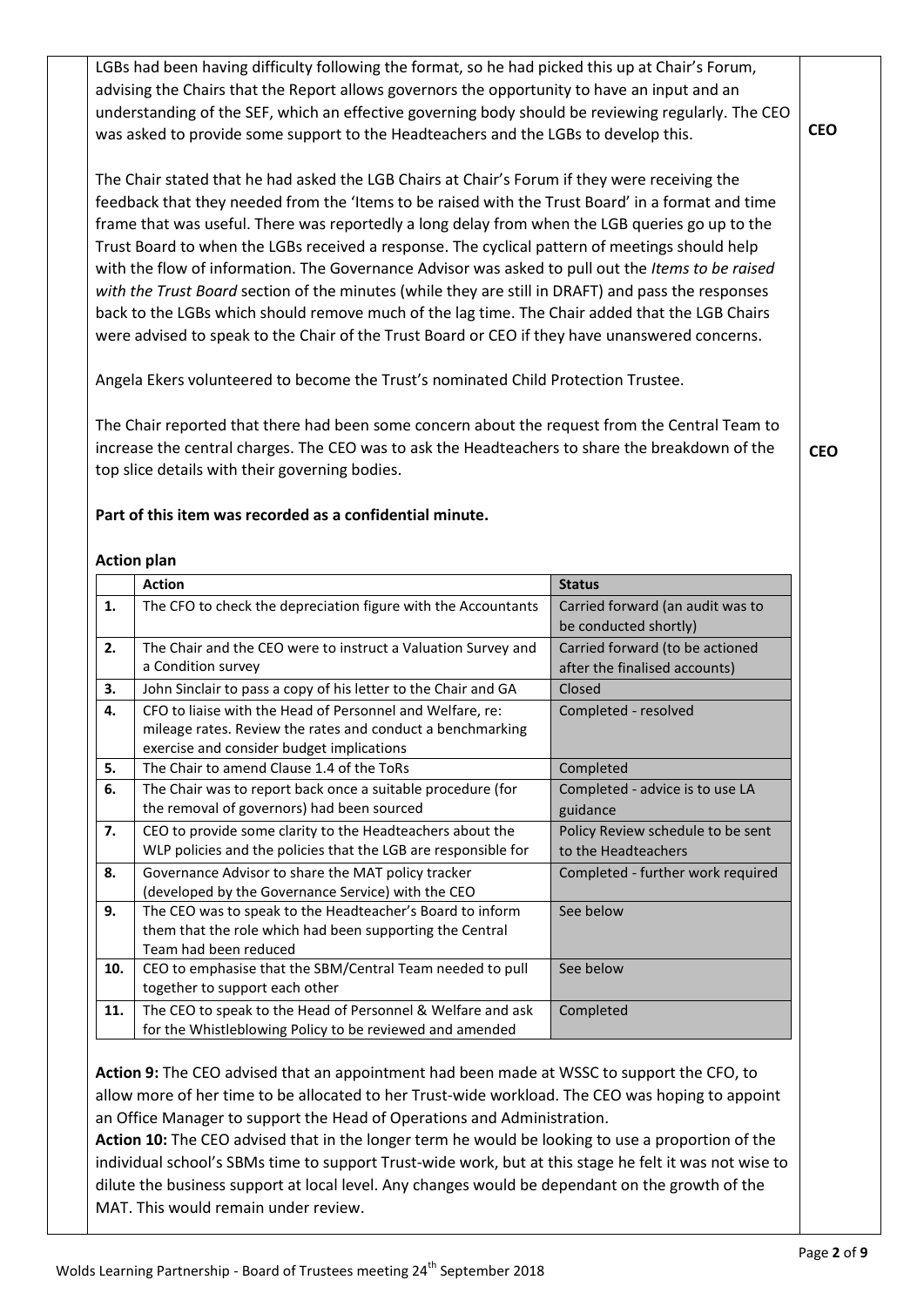| 5. | <b>Finance update</b>                                                                                                                                                                                                                                                                                                                                                                                                                                                                                                                                                                                                                                                               |     |
|----|-------------------------------------------------------------------------------------------------------------------------------------------------------------------------------------------------------------------------------------------------------------------------------------------------------------------------------------------------------------------------------------------------------------------------------------------------------------------------------------------------------------------------------------------------------------------------------------------------------------------------------------------------------------------------------------|-----|
|    | <b>Letter from the ESFA</b><br>Trustees reviewed a copy of a letter sent to the CEO and the Chair from the ESFA (included in the<br>agenda pack). The Chair highlighted that the Academies Financial Handbook had been amended and<br>that finance probity needed to remain a key function of the Trust Board.                                                                                                                                                                                                                                                                                                                                                                      |     |
|    | Trustees were reassured that the Board was fulfilling it's financial duties, especially since the<br>establishment of the Finance and Audit Committee, which would ensure that all Trustees see the<br>financial position of the MAT six times per year. The Chair noted that he needs to have a monthly<br>update on the MAT's financial position. The CEO advised that he could share the live updated with<br>Chair on a monthly basis. The CEO provided further reassurance by confirming that the MAT's GIAS<br>(Get Information About Schools) data was up to date and all of the correct people are listed on the<br>database. He advised that his PA keeps GIAS up to date. |     |
|    | A Trustee asked if the MAT were able to meet all of the deadlines stipulated by the EFSA. The Chair<br>confirmed that the meeting dates had been scheduled to fall in line with the deadlines.                                                                                                                                                                                                                                                                                                                                                                                                                                                                                      |     |
| 6. | <b>Update from the CEO</b>                                                                                                                                                                                                                                                                                                                                                                                                                                                                                                                                                                                                                                                          |     |
|    | <b>Updates</b><br>Part of this item was recorded as a confidential minute.                                                                                                                                                                                                                                                                                                                                                                                                                                                                                                                                                                                                          |     |
|    | <b>Teaching school</b><br>The CEO reported that the Teaching School had been granted Teaching School status. Consent had<br>been given for the Teaching School to run its first programme of SSAT (Schools, Students and<br>Teachers network) courses, with more places being granted than had been expected. The<br>programme would be advertised in due course.                                                                                                                                                                                                                                                                                                                   |     |
|    | The CEO informed the Trustees that a school leader needed to be deployed to look at where the<br>Teaching School and the MAT were investing their money, as financial overset and challenge would<br>be required. The Chair of the Finance and Audit Committee was asked to ensure that this group<br>review the Integrated Curriculum Financial Plan in more depth.                                                                                                                                                                                                                                                                                                                | F&A |
|    | Terms of Reference document for the Trust Board<br>The CEO tabled a Terms of Reference paper (tabled item 1), outlining the Trust Boards cycle of<br>business. He explained that the Trust Board needs to be developing the areas that the LGB are<br>looking at, as part of their cycle of business, noting that the LGBs are accountable and have<br>delegated powers. The CEO stated that he would be talking to the Headteachers about making the<br>ToRs fit for purpose for each school.                                                                                                                                                                                      |     |
|    | The CEO advised that when the LGBs are looking at performance measures they need to remain<br>focused on looked at progress not just outcomes, so that the Trust Board has oversight of these key<br>performance indicators. With reference to the ToRs the CEO advised that he would present the data<br>from the 2018 results in the next item and then further analysis would be carried out at the second<br>meeting.                                                                                                                                                                                                                                                           |     |
|    | The CEO explained that he wanted the Trust Board to focus on the key areas that are inspected:<br>Pupil Premium, catch up sessions, rewards, SEN, disadvantaged pupils, exclusions, wellbeing of staff<br>and pupils, safeguarding and leaderships. The quality of teaching at each of the schools would also<br>be scrutinised on a more regular basis.                                                                                                                                                                                                                                                                                                                            |     |
|    | A Trustee challenged the CEO to provide data trends, so that the Trustees can see the trends<br>moving through time. This would enable the Trustees to have oversight of any areas of concern and<br>put them in a better position to be able to challenge. The CEO stated that he would bring this up at                                                                                                                                                                                                                                                                                                                                                                           |     |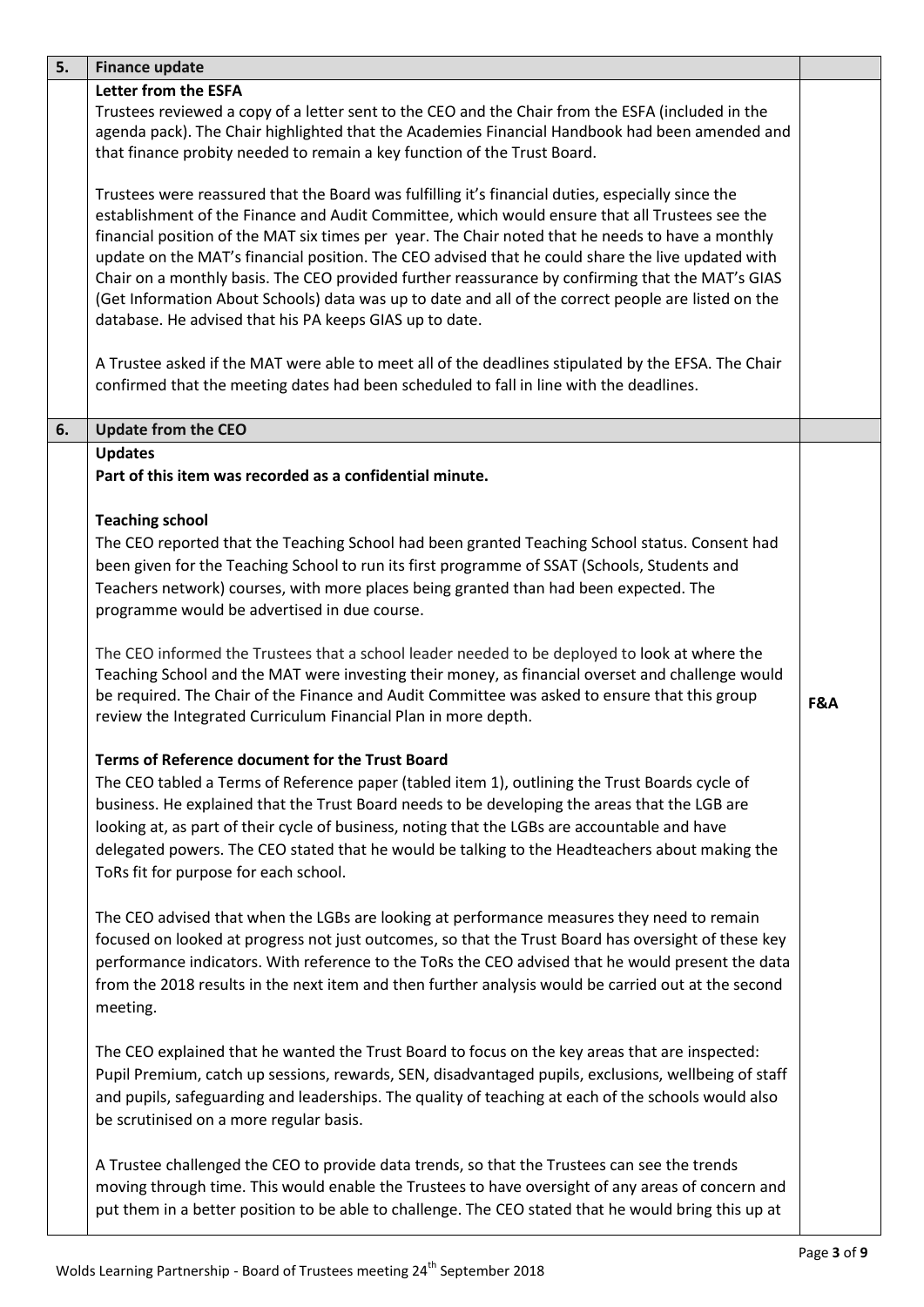the Headteacher Board so that the group can develop a template table for completion. He noted that this would be a journey as the individual schools do use different systems to support their data collection. Trustees accepted that they may need to look at things in different formats until the schools have migrated across to using the same data collection systems. He added that there was a willingness to pre-populate a template so that a Trust-wide picture can be built up over time which would help to identify trends. The Chair commented that all of the schools are tied to the Ofsted criteria, and bringing it altogether in this way would provide the Trust Board with some consistency.

The CEO stated that he felt it was important that any judgements made on Teaching and Learning should be reported to the LGBs. Any areas of concern should then be clearly outlined to the staff so that they can improve. He advised that the risk of not reporting on this might mean that the SLT would not see any anomalies. The Governance Advisor stated that if individual staff member's performance is to be discussed at the LGB meetings the staff governors would need to leave the room. The CEO countered this stated that it is beneficial to have the staff governors in the room but he clarified that it would be the high level detail that would be reported to governors not the full detail about individuals.

The Chair noted the importance of making sure that any training undertaken by governors and trustees is recorded. The Governance Advisor advised that at local level, governors know to report this at the LGB and they are asked to hand copies of certificates to the school office for filing. The Chair encouraged his fellow Trustees to sign up to some of the training sessions listed in the Training Programme which had been circulated with the agenda pack. He stated that the MAT needed to make use of these training sessions. In response to a question the Governance Advisor confirmed that all of the training offered through CYC is included in the MAT-wide training package offered by CYC and therefore there is no additional cost applied to any of the sessions.

#### **Trustee recruitment and update on the Diocesan vacancy**

The Trustees agreed to review their pen portraits on the WLP website to highlight the skills that are represented on the Trust Board. A Trustee noted the importance of reviewing what skills the Trust Board needs when looking at recruitment. The Chair provided on update on the Diocesan vacancy, advising that the Trust had requested a Trustee with either finance, business, HR or publicity skills, which was proving difficult for the Diocese to fill. The Governance Advisor reported that the Governance Service had received an application form from a highly skills gentleman who was interested in becoming a Trustee. The Trustees discussed the idea of moving the CEO out of a Trustee role, in order to build capacity and so that he can attend the Trust Board meetings as an exofficio attendee. Mr Sinclair also noted that he was having to consider his dual role and was reviewing his future position. The Governance Advisor reminded the Trustees that the Members would have to make the decision to move the CEO into the ex-officio role and that they may want to bring this to the AGM.

#### **7. Headline Results data and initial analysis 4.**

#### **KS4 data**

The CEO tabled a summary of attainment and progress, detailing the results from the four MAT schools and TMWS and LC (tabled item 2). Trustees took some time to scrutinise the tabled paper. The CEO advised that the KS4 results had not been validated, as the national data would not be available until October. He noted that Longcroft's standards were dropping rapidly with a three year downward trend evident on the Progress 8 scores. He advised that the Progress 8 score is the main measure for secondary schools, so initial analysis had been compared to three datasets: 1) the MAT's data; 2) the Fischer Family Trust and 3) SISRA.

The CEO provided some headline figures to allow the Trustees to have an oversight on the performance of the three secondary schools. He noted that WSSC was on track to achieve a **All**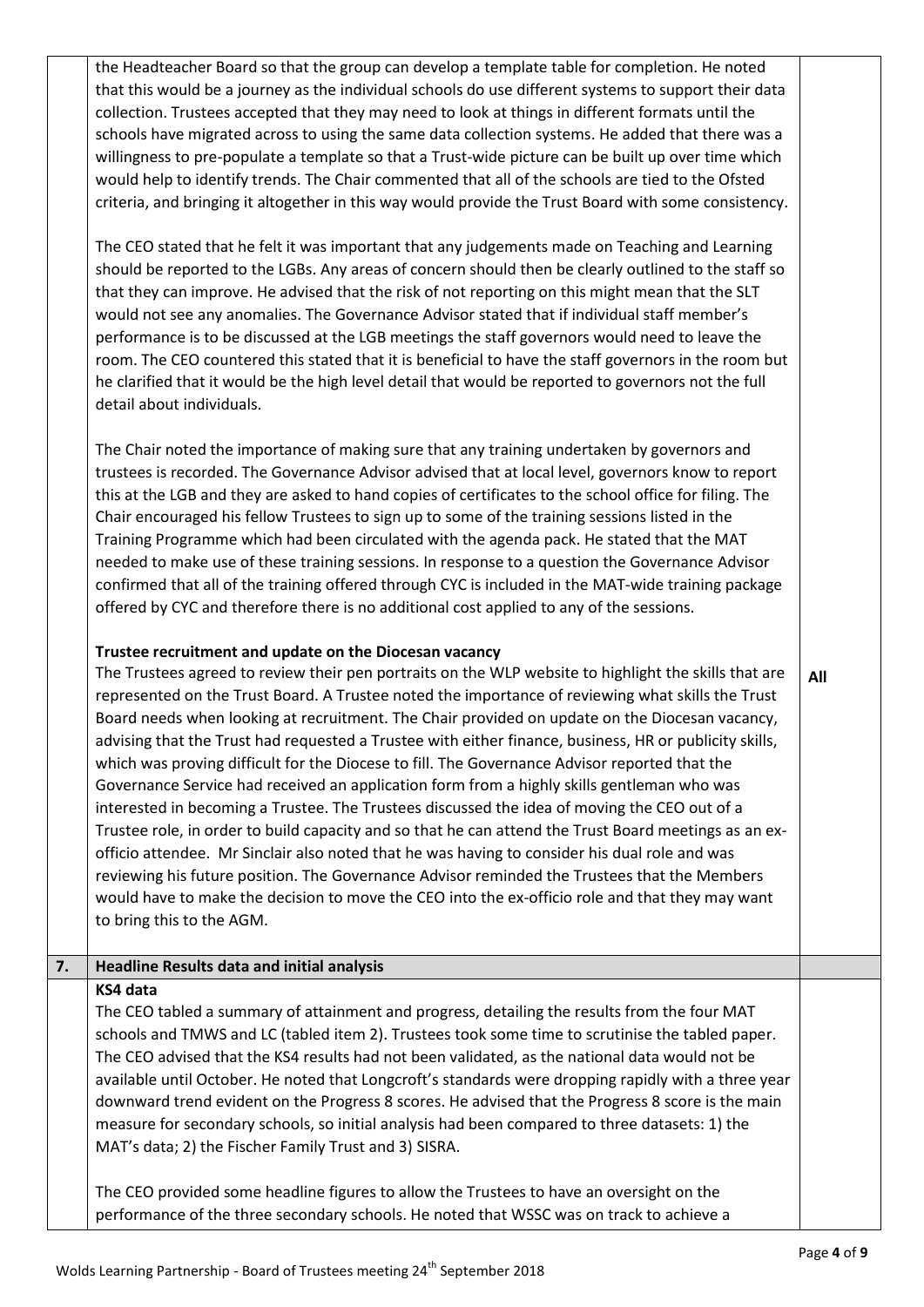Progress 8 score of 0.41, which would be a very positive outcome if this figure remains this high once the validated data is available. He reported that 77% of the pupils at KS4 achieved a standard pass, with 60% securing a strong pass. Trustees celebrated the achievements of the English and Maths departments, with 84% of pupils achieving a standard pass in English and 86% in Maths. By comparison, LC had a Progress 8 score of -0.36; with 73.2% of pupils achieving a standard pass in English and 75.8% in Maths. He noted that these results could lead to a Requires Improvement judgement. The Market Weighton School had a Progress 8 score of -0.25, which was an improvement on the last two years. Further analysis was being done to see if this was cohort specific. The CEO reported that at TMWS 75% of pupils achieved a standard pass in English but only 62% achieved a standard pass in Maths, which was a real concern.

In response to a question the CEO advised that Longcroft School has a very similar intake to WSSC, but TMWS have more social mobility than WSSC, so should be out-performing WSSC. This was also going to be looked at in more detail. A Trustee asked if the PPG figures across the three schools were representative, noting that LC seemed to have a higher proportion of PPG pupils than TMWS and WSSC. The CEO explained that LC is situated next to the Barracks so the Service children are included in these figures, which can skew the true meaning of PPG, when comparing it to TMWS. A Trustee commented that it is important for the Trustees to be aware if there is an improvement in attainment for the PPG pupils. Another Trustee commented that Ofsted are willing to look at individual case studies.

A Trustee challenged the number of EHCPs at LC. She queried this with the CEO asking if it was right that the school had 33 pupils on roll with EHCPs. The CEO explained that Beverley is home to two high performing schools so LC supports many of the local children with additional need. A Trustee commented that this would affect the school across the board - with behaviour, results, the level of SEN support required and so on, which would in turn impact on their budget.

#### **KS5 data**

Trustees took some time to scrutinise the ALPs scores and the average grades for LC and WSSC. LC was causing concern as their ALPs score was on track to be a 6 (unvalidated).

#### **Primary**

The summary of attainment and progress also contained data for the primary schools. The CEO highlighted the three year trends and the national data from the previous year; he stated that the progress scores should reflect the national picture. The Trustees noted that the trend across the Trust was that Writing scores had come down. A Trustee challenged the way in which the data had been presented asking the CEO to include additional information which will enable the Trustees to unpick the data at a greater depth. He stated that he would like to see the cohort size labelled, so that it was possible to see how much each child represents as a percentage and he would like to see the breakdown of the boys / girls ratio. The CEO agreed to present the data in this way going forward and he explained that the trend had been for girls to be exhibiting signs of accelerated learning and that the boys had been 'moved on'.

The Trustees took a moment to congratulate Pocklington Junior School and the work of the Headteacher and the staff. Their Reading and Maths combined score had been consistently increasing and the number of children working at greater depth had also increased, showing some stunning improvements. The CEO commented that this represented an impressive story of school improvement, which he hoped would be picked up by Ofsted.

The CEO reiterated that Melbourne Primary School was not in the Ofsted inspection window and remained 'Good'. He reported that the Headteacher was investing time in the Early Years Foundation Stage, so that the foundation work will improve and over the years these improvements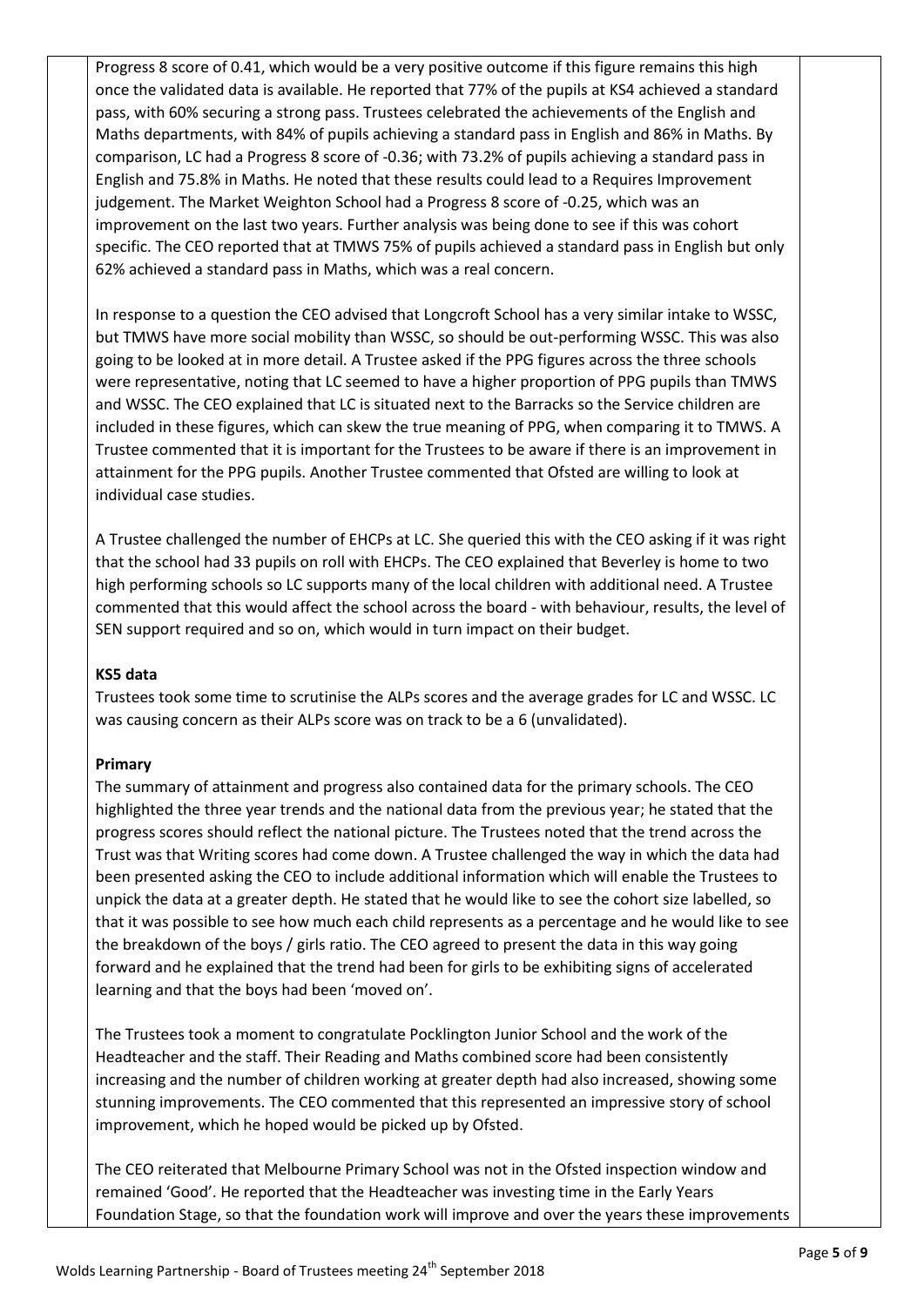|    | will be seen coming up through the school. Trustees commented on the positive message that this<br>gives to the school community.                                                                                                                                                                                                                                                                                                                                                                                                                                                                                                                                                                                                                                                                                                                                                                                                                                                                                                                                                                                                                |                              |
|----|--------------------------------------------------------------------------------------------------------------------------------------------------------------------------------------------------------------------------------------------------------------------------------------------------------------------------------------------------------------------------------------------------------------------------------------------------------------------------------------------------------------------------------------------------------------------------------------------------------------------------------------------------------------------------------------------------------------------------------------------------------------------------------------------------------------------------------------------------------------------------------------------------------------------------------------------------------------------------------------------------------------------------------------------------------------------------------------------------------------------------------------------------|------------------------------|
|    | The Trustees noted the very impressive results which Stamford Bridge Primary School had produced<br>this year and the trends which were mostly positive. The CEO stated that the school had maintained<br>its position and improved.                                                                                                                                                                                                                                                                                                                                                                                                                                                                                                                                                                                                                                                                                                                                                                                                                                                                                                             |                              |
|    | The Chair of the Trust Board was to send a letter to each of the Headteachers and Chairs of<br>Governors to congratulate them on their outcomes. The Trust Board wished to record how well all<br>of the schools are doing and thanked the Heads and the staff for the progress that is being made.<br>Trustees noted that the detailed analysis of the outcomes will be discussed at LGB level and these<br>discussions would be captured in the minutes of the LGB meetings. A Trustee stated that the Trust<br>Board need to review the data from across the MAT and hear details from the CEO about any areas<br>of concern. He highlighted the importance of knowing at Trust Board level what each of the schools<br>are doing to improve their weaker areas. The CEO advised that the reports that come through from<br>the HMI visits to the schools should enable the Trustees to drill into this detail.                                                                                                                                                                                                                               | <b>Chair</b>                 |
|    | The CEO was to ask Chris Keeler to attend a Trust Board meeting to report back about his findings.                                                                                                                                                                                                                                                                                                                                                                                                                                                                                                                                                                                                                                                                                                                                                                                                                                                                                                                                                                                                                                               | <b>CEO</b>                   |
| 8. | <b>Policies for review</b>                                                                                                                                                                                                                                                                                                                                                                                                                                                                                                                                                                                                                                                                                                                                                                                                                                                                                                                                                                                                                                                                                                                       |                              |
| 9. | <b>WLP Educational Visits Policy</b><br>The Trustees had reviewed the WLP Educational Visits Policy. A Trustee asked if there was a specific<br>risk assessment in place across the MAT to assess the risk posed by pupils on trips and visits who<br>have behavioural issues. The CEO confirmed that such risk assessments are in place, but they sit at<br>Headteacher level locally. A Trustee noted the need for all staff to carry mobile phones - which must<br>be turned on. In response to a question the CEO advised that the Trust still buy into the ERYC<br>guidance for the management and leadership of offsite visits but liability sits with the Trust Board.<br>A Trustee asked the CEO to confirm that all of the staff have completed the training, which the<br>policy requires. The CEO stated that if the policy is approved he will ensure that training in up to<br>date across the Trust.<br>A Trustee asked the CEO what insurance the MAT had in place. The CEO advised that the insurance<br>policies still sit at school level.<br><b>WLP Educational Visits Policy - APPROVED</b><br><b>Trust Board governance</b> | <b>CEO</b>                   |
|    | Trust Board approval of the LGB recommendations for Chairs:                                                                                                                                                                                                                                                                                                                                                                                                                                                                                                                                                                                                                                                                                                                                                                                                                                                                                                                                                                                                                                                                                      |                              |
|    | <b>SBPS - Sarah Willis APPROVED</b><br><b>PCJS - Julia Thomson APPROVED</b><br>Melbourne Primary School and Woldgate School and Sixth Form College were due to have their<br>Chair elections in Cycle 1. The Trust Board were informed that Sarah Willis would be standing down<br>as Chair during this academic year but a succession plan was in place and the Vice Chair was<br>shadowing Sarah and had attended Chair's Forum.                                                                                                                                                                                                                                                                                                                                                                                                                                                                                                                                                                                                                                                                                                               | <b>Trust</b><br><b>Board</b> |
|    | <b>LGB Composition</b><br>Trust Board approval of the LGB Composition model<br>The Governance Advisor explained that the Chair of the Trust Board had asked her to produce a<br>model for LGB composition, which outlines the structure of an LGB. The Governance Advisor had<br>produced three models: 1) ex-community schools; 2) VA schools and 3) VC schools. The models had<br>been circulated with the agenda and were taken as read. The Governance Advisor guided the<br>Trustees through the model for an ex-community school, noting that the LA and co-opted governor                                                                                                                                                                                                                                                                                                                                                                                                                                                                                                                                                                 |                              |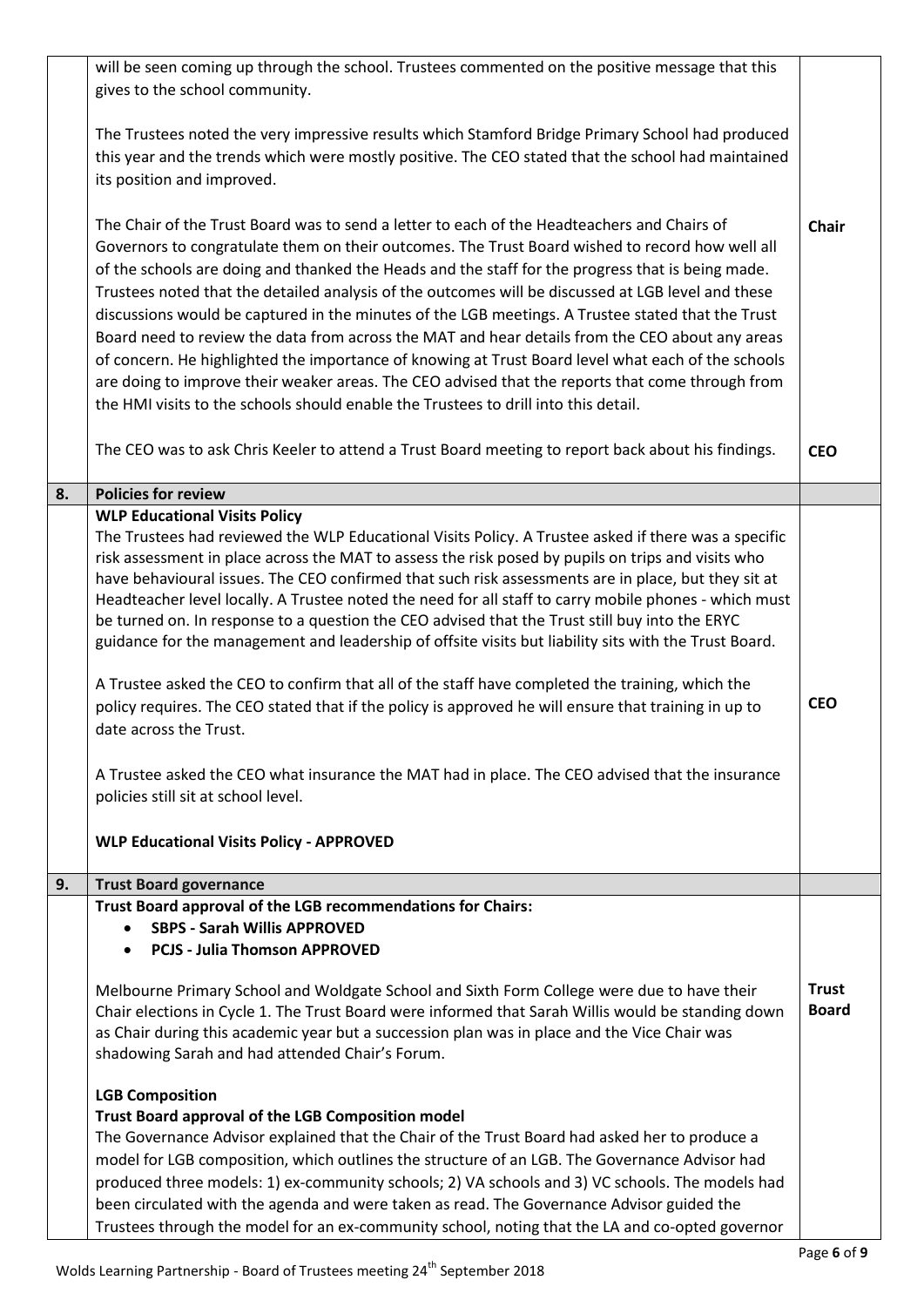categories would change to 'Trust Appointed' and Associate Members are not permissible in an academy governance structure. The Chair stated that the LGBs should be able to set their own parameters within these sensible guidelines. LGBs were asked to work on the basis of having 9, 11 or 13 governors, but it was felt that there was no need to change WSSC's composition as they currently had 14 spaces on their governing body. The VA and VC models were noted but were to be filed until such a time that a faith school joins the Trust.

The Chair advised that some of the LGB Chairs had been concerned about governor application being delayed, owing to the need for the applicant to fill in a form, come to meet the Head and the Chair, before coming to an LGB meeting, to than have their appointments ratified by the Board. A Trustee stated that the potential governor could attend as an observer. The Governance Advisor explained that wherever possible she and the school's clerk would facilitate a smooth process and with the meetings being organised in a cycle this should remove some of the delay. She added that governors who have been appointed by the LGB can attend meetings, while their Trust appointment is pending. Trustees noted that any observers need to step out of the room during confidential items. The Chair reiterated the need for all potential governors to be interviewed.

The Trustees **APPROVED** the ex-community school model. It was agreed that this model would apply to Melbourne Primary School's LGB following conversion.

#### **Quorum requirements**

Trustees discussed the quorum requirements for LGBs and the Trust Board. They acknowledged that the Trust Board's quorum rules sits within the legal framework of the Articles, but a Trustee had strong feelings about the need for quorum requirements at LGB and Trust Board level to be higher. There was an acceptance around the table that the Trust Board is bound by the Articles, but the Trustee felt that the LGBs should be able to choose their own quorum number.

The Governance Advisor explained that she had sought guidance on this from the Head of Governor Services who had advised that as the LGBs are a sub-committee of the Trust Board, the same rules would apply to them with their quorum being three or a third which ever is great, but no less than three. The Chair stated that the LGBs need to be mindful of how many people are in a meeting when discussing difficult issues, but a Trustee challenged the robustness of this stating that it would still be possible for a small group to make a decision which impacts on the pupils and the staff within the school. Trustees took some time debating this issue and the Chair summarised the main points and the advice that had been provided. The Trustee who had raised the concerns wished for his concerns to be clearly minuted and for the Trust Board to consider the implications of a low quorum.

#### **Discussion around Melbourne's governance structure post-conversation and terms of office**

The Governance Advisor explained that MPS were looking for a steer from the Trust Board about the term of office of their governors. The Chair, in agreement with the Trustees, stated that their terms of office should re-start from the date of conversion in the same way that the other LGBs had done previously. Trustees noted the issue of succession planning and the worry of all of the terms coming to an end at the same time, but felt that this was the best way to proceed as it provides the governing body with stability. The Governance Advisor made the Trustee aware of the high parent representation on the MPS LGB.

#### **Acknowledgement and approval of changes to the LGBs membership**

- Stephen Burley had resigned from Pocklington Community Junior School to remove the issue of his dual role
- Kathryn Douglas (SBM) had resigned from the LGB at Stamford Bridge Primary School

**Items to be raised with the Trust Board**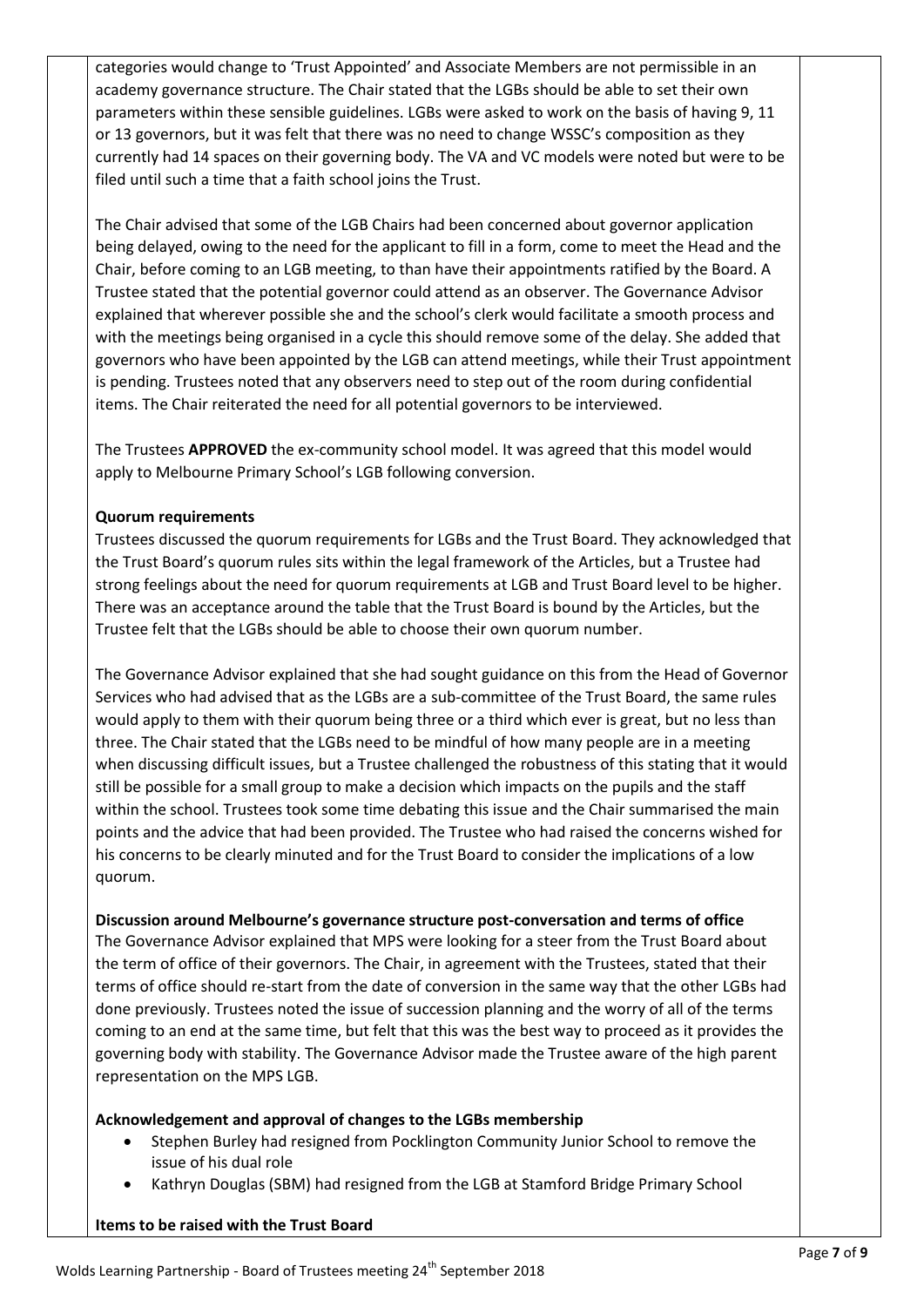|     | The Chair acknowledged the issue that the Upper School sub-committee at Woldgate school wished<br>to raise with the Trust Board, about the committee Terms of References and agendas. Mr Sinclair (in<br>his role of Chair of Governors) stated that this was an ongoing issue as the governors have a lot to<br>get through in the two hours. He had responded to this by asking school leaders to provide the<br>headline data and trends and he noted the need to streamline the process.                                                                                                                                                                                                                                                  |  |
|-----|-----------------------------------------------------------------------------------------------------------------------------------------------------------------------------------------------------------------------------------------------------------------------------------------------------------------------------------------------------------------------------------------------------------------------------------------------------------------------------------------------------------------------------------------------------------------------------------------------------------------------------------------------------------------------------------------------------------------------------------------------|--|
|     | <b>Chair's Forum Update</b>                                                                                                                                                                                                                                                                                                                                                                                                                                                                                                                                                                                                                                                                                                                   |  |
|     | The Chair reiterated that the feedback from the above item was to be returned to the LGBs in a<br>more timely manner and he stated that the Governance Advisor had this in hand.                                                                                                                                                                                                                                                                                                                                                                                                                                                                                                                                                              |  |
|     | <b>Training and online training</b>                                                                                                                                                                                                                                                                                                                                                                                                                                                                                                                                                                                                                                                                                                           |  |
|     | Training programme noted.                                                                                                                                                                                                                                                                                                                                                                                                                                                                                                                                                                                                                                                                                                                     |  |
| 10. | <b>Any Other Urgent Business</b>                                                                                                                                                                                                                                                                                                                                                                                                                                                                                                                                                                                                                                                                                                              |  |
|     | The Chair advised that the WLP Member's AGM was due to take place in December. He outlined<br>how the Finance and Audit Committee will have received and scrutinised the accounts and the<br>information from the auditors. The Trust Board would then need to ratify the accounts between (6-<br>7pm) at the meeting on the 17th December 2018. He advised that the Trust Board meeting would<br>then be suspended while the Members are in attendance of the AGM from 7pm. The Members<br>would then formally improve the accounts and be informed of any updates. They would then be<br>welcome to stay to observe the rest of the Trust Board meeting if they wish to, so that they can see<br>how the Trust Board conducts its business. |  |
| 11. | <b>Date of Next Meeting</b>                                                                                                                                                                                                                                                                                                                                                                                                                                                                                                                                                                                                                                                                                                                   |  |
|     | Finance and Audit Committee - Tuesday, 9 <sup>th</sup> October 2018 at 6pm                                                                                                                                                                                                                                                                                                                                                                                                                                                                                                                                                                                                                                                                    |  |
|     | Full Trust Board - Monday, 22 <sup>nd</sup> October 2018 at 6pm (at Melbourne Primary School)<br>School Council to attend 6 - 6.30pm                                                                                                                                                                                                                                                                                                                                                                                                                                                                                                                                                                                                          |  |
|     | Angela Ekers advised that she would not be able to attend the meeting on the 22 <sup>nd</sup> October.                                                                                                                                                                                                                                                                                                                                                                                                                                                                                                                                                                                                                                        |  |
|     |                                                                                                                                                                                                                                                                                                                                                                                                                                                                                                                                                                                                                                                                                                                                               |  |

Meeting ended at 8.30pm

Signed: Alan Shadrack (Chair) Date:

| Action points from the meeting of the Board of Trustees<br>24 <sup>th</sup> September 2018 at 6pm |                                                                                                                     |      |                          |                  |
|---------------------------------------------------------------------------------------------------|---------------------------------------------------------------------------------------------------------------------|------|--------------------------|------------------|
|                                                                                                   | <b>Action</b>                                                                                                       | Item | Person(s)<br>Responsible | <b>Timescale</b> |
| 1.                                                                                                | The CFO to check the depreciation figure with the Accountants<br>(carried forward from 14.05.18)                    | 4    | <b>CFO</b>               | Autumn<br>term   |
| 2.                                                                                                | The Chair and the CEO were to instruct a Valuation Survey and a<br>Condition survey (carried forward from 14.05.18) | 4    | CEO and<br>Chair         | Dec 2018         |
| З.                                                                                                | The CEO to share the Policy Review schedule with the Headteachers                                                   | 4    | CEO                      | Autumn<br>term   |